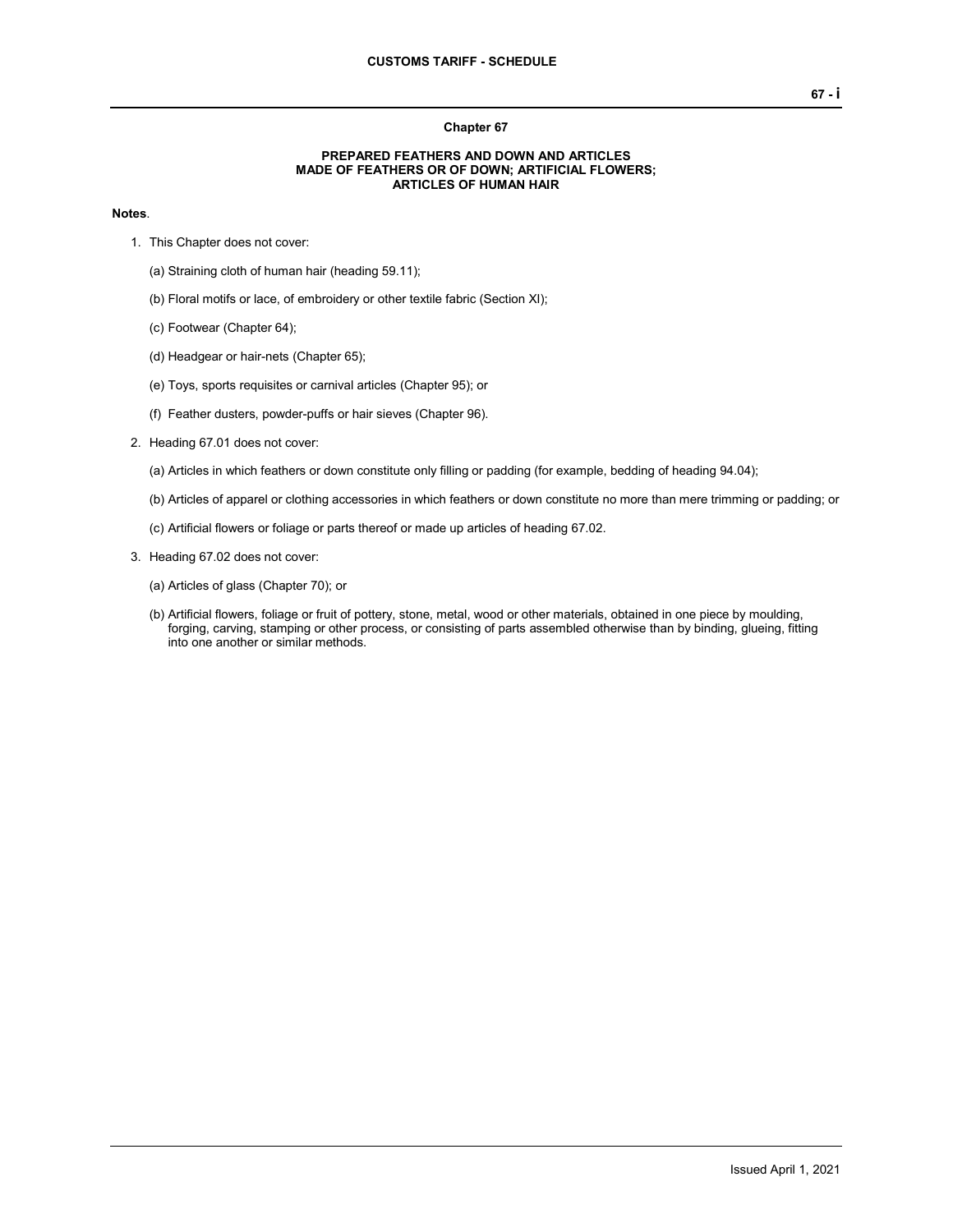## **CUSTOMS TARIFF - SCHEDULE**

| <b>Tariff</b><br>Item     | SS | <b>Description of Goods</b>                                                                                                                                                                | Unit of<br>Meas. | <b>MFN</b><br>Tariff | <b>Applicable</b><br><b>Preferential Tariffs</b>                                                                                     |
|---------------------------|----|--------------------------------------------------------------------------------------------------------------------------------------------------------------------------------------------|------------------|----------------------|--------------------------------------------------------------------------------------------------------------------------------------|
| 6701.00                   |    | Skins and other parts of birds with their feathers or down, feathers,<br>parts of feathers, down and articles thereof (other than goods of<br>heading 05.05 and worked quills and scapes). |                  |                      |                                                                                                                                      |
|                           |    | 6701.00.10 00 - - - Articles of feathers or down                                                                                                                                           |                  | 4.5%                 | CCCT, LDCT, UST,<br>MXT, CIAT, CT, CRT,<br>IT, NT, SLT, PT, COLT,<br>JT, PAT, HNT, KRT,<br>CEUT, UAT, CPTPT,<br>UKT: Free<br>GPT: 3% |
| 6701.00.90 00 - - - Other |    |                                                                                                                                                                                            |                  | 4.5%                 | CCCT, LDCT, UST,<br>MXT, CIAT, CT, CRT,<br>IT, NT, SLT, PT, COLT,<br>JT, PAT, HNT, KRT,<br>CEUT, UAT, CPTPT,<br>UKT: Free<br>GPT: 3% |
| 67.02                     |    | Artificial flowers, foliage and fruit and parts thereof; articles made of<br>artificial flowers, foliage or fruit.                                                                         |                  |                      |                                                                                                                                      |
|                           |    | 6702.10.00 00 -Of plastics                                                                                                                                                                 |                  | 5%                   | CCCT, LDCT, UST,<br>MXT, CIAT, CT, CRT,<br>IT, NT, SLT, PT, COLT,<br>JT, PAT, HNT, KRT,<br>CEUT, UAT, CPTPT,<br>UKT: Free<br>GPT: 5% |
| 6702.90                   |    | -Of other materials                                                                                                                                                                        |                  |                      |                                                                                                                                      |
|                           |    | 6702.90.10 00 - - - Parts, of polyester or silk yarns or fabrics, whether or not with wire stems,<br>for use in the manufacture of artificial flowers, trees or other plants               |                  | Free                 | CCCT, LDCT, GPT,<br>UST, MXT, CIAT, CT,<br>CRT, IT, NT, SLT, PT,<br>COLT, JT, PAT, HNT,<br>KRT, CEUT, UAT,<br>CPTPT, UKT: Free       |
| 6702.90.90 00 - - - Other |    |                                                                                                                                                                                            |                  | 6.5%                 | CCCT, LDCT, UST,<br>MXT, CIAT, CT, CRT,<br>IT, NT, SLT, PT, COLT,<br>JT, PAT, HNT, KRT,<br>CEUT, UAT, CPTPT,<br>UKT: Free<br>GPT: 5% |
|                           |    | 6703.00.00 00 Human hair, dressed, thinned, bleached or otherwise worked; wool or<br>other animal hair or other textile materials, prepared for use in making<br>wigs or the like.         |                  | Free                 | CCCT, LDCT, GPT,<br>UST, MXT, CIAT, CT,<br>CRT, IT, NT, SLT, PT,<br>COLT, JT, PAT, HNT,<br>KRT, CEUT, UAT,<br>CPTPT, UKT: Free       |